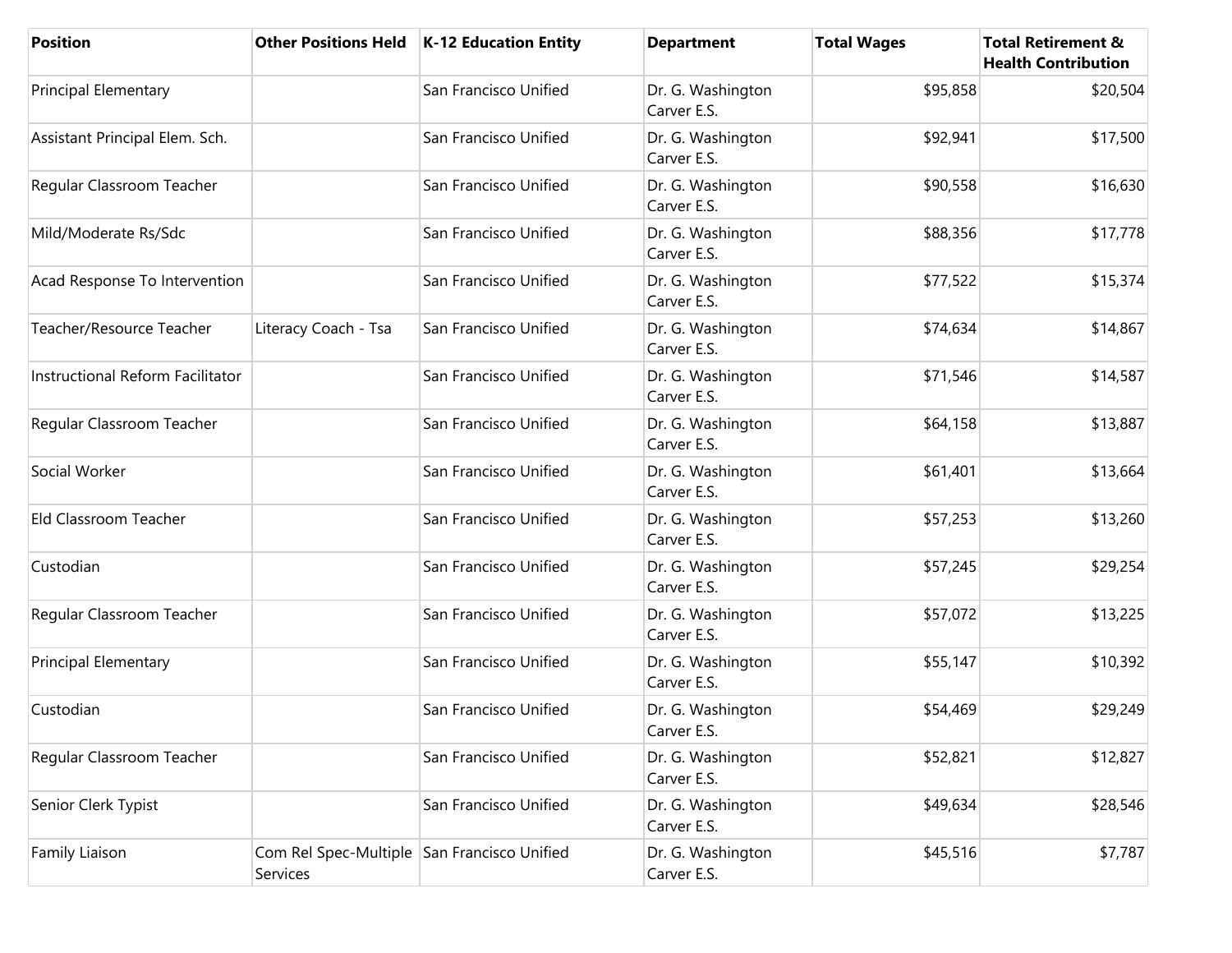| Literacy Coach - Tsa                         |                                               | San Francisco Unified | Dr. G. Washington<br>Carver E.S. | \$45,086 | \$5,340 |
|----------------------------------------------|-----------------------------------------------|-----------------------|----------------------------------|----------|---------|
| Instruction/Aide Elem-Basic<br><b>Skills</b> | Child Develop.-<br>Inst/Aide Program          | San Francisco Unified | Dr. G. Washington<br>Carver E.S. | \$42,581 | \$8,000 |
| Eld Classroom Teacher                        |                                               | San Francisco Unified | Dr. G. Washington<br>Carver E.S. | \$36,934 | \$6,597 |
| Community Rel Spec Elem<br>Advisor           |                                               | San Francisco Unified | Dr. G. Washington<br>Carver E.S. | \$36,435 | \$7,740 |
| Eld Classroom Teacher                        |                                               | San Francisco Unified | Dr. G. Washington<br>Carver E.S. | \$34,933 | \$7,618 |
| Security-Campus                              |                                               | San Francisco Unified | Dr. G. Washington<br>Carver E.S. | \$31,640 | \$7,645 |
| Nurse                                        |                                               | San Francisco Unified | Dr. G. Washington<br>Carver E.S. | \$30,584 | \$7,328 |
| Community Relation Spec-<br>Computer         | Day-To-Day Sub                                | San Francisco Unified | Dr. G. Washington<br>Carver E.S. | \$27,316 | \$7,853 |
| Eld Classroom Teacher                        | Day-To-Day Sub                                | San Francisco Unified | Dr. G. Washington<br>Carver E.S. | \$24,484 | \$4,800 |
| Seia Sh Imp: Spanish                         |                                               | San Francisco Unified | Dr. G. Washington<br>Carver E.S. | \$24,174 | \$7,740 |
| Eld Classroom Teacher                        |                                               | San Francisco Unified | Dr. G. Washington<br>Carver E.S. | \$23,488 | \$5,100 |
| Eld Classroom Teacher                        |                                               | San Francisco Unified | Dr. G. Washington<br>Carver E.S. | \$23,083 | \$5,057 |
| Eld Classroom Teacher                        |                                               | San Francisco Unified | Dr. G. Washington<br>Carver E.S. | \$22,808 | \$5,083 |
| Eld Classroom Teacher                        |                                               | San Francisco Unified | Dr. G. Washington<br>Carver E.S. | \$22,808 | \$5,027 |
| Eld Classroom Teacher                        |                                               | San Francisco Unified | Dr. G. Washington<br>Carver E.S. | \$22,256 | \$5,863 |
| Regular Classroom Teacher                    |                                               | San Francisco Unified | Dr. G. Washington<br>Carver E.S. | \$21,098 | \$4,844 |
| Instruction/Aide Elem-Basic<br><b>Skills</b> | Noon Monitor                                  | San Francisco Unified | Dr. G. Washington<br>Carver E.S. | \$20,667 | \$7,693 |
| Instruction/Aide Elem-Basic<br><b>Skills</b> | Instruction/Aide Elem-<br><b>Basic Skills</b> | San Francisco Unified | Dr. G. Washington<br>Carver E.S. | \$14,071 | \$0     |